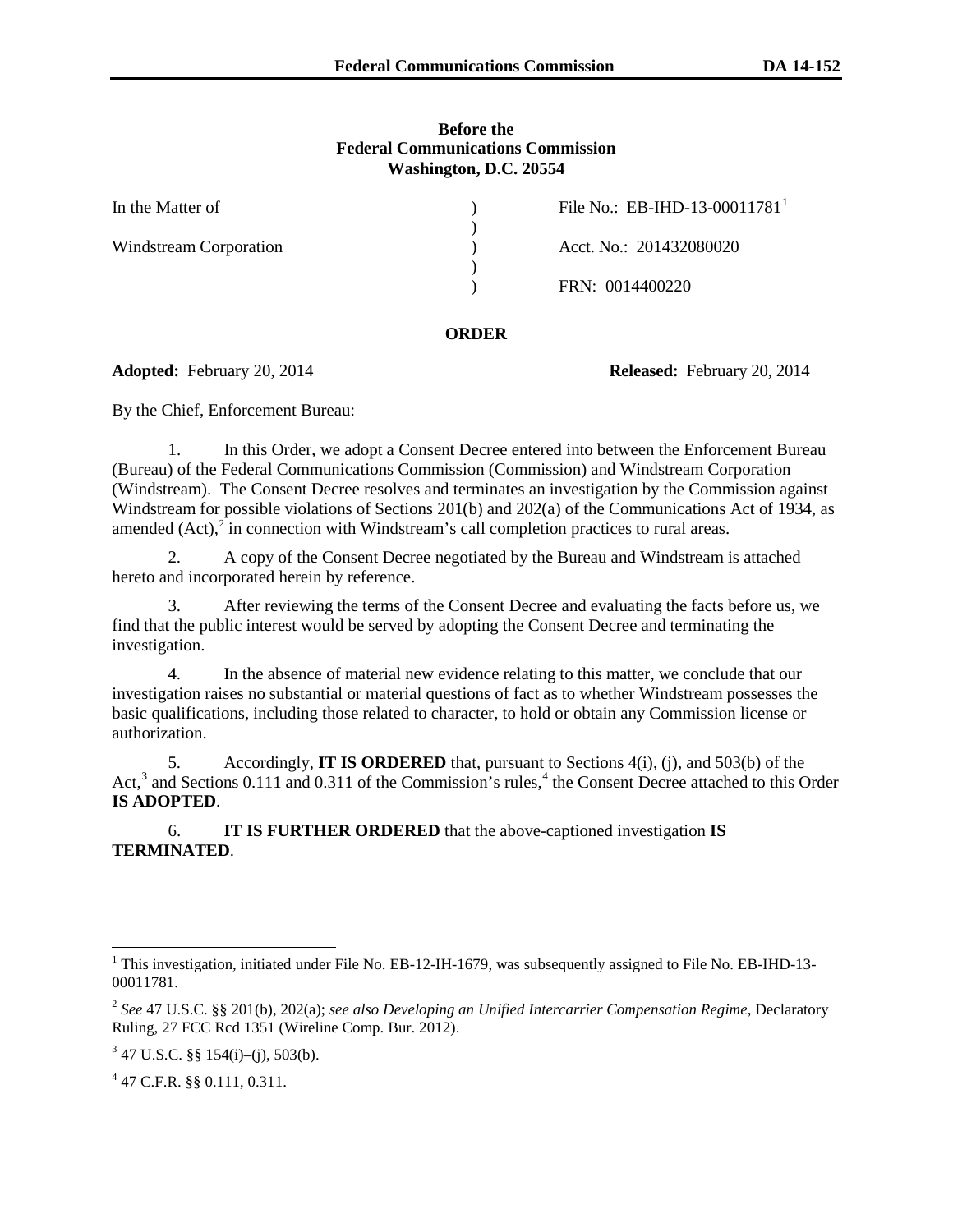7. **IT IS FURTHER ORDERED** that a copy of this Order and Consent Decree shall be sent by first class mail and certified mail, return receipt requested, to counsel for Windstream, David H. Solomon, Esq., Wilkinson Barker Knauer LLP, 2300 N Street, NW, Suite 700, Washington, DC 20037- 1128.

## FEDERAL COMMUNICATIONS COMMISSION

P. Michele Ellison Chief, Enforcement Bureau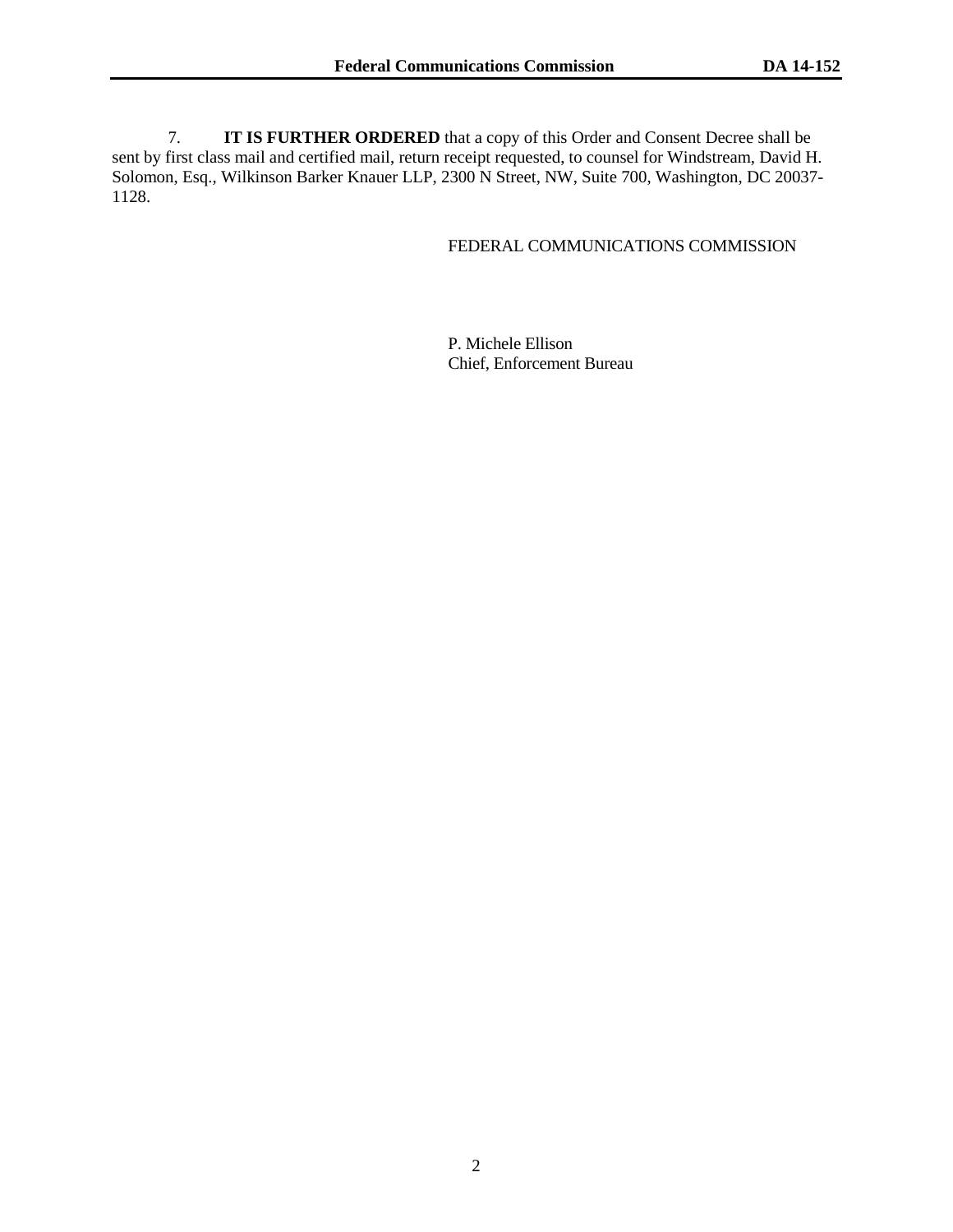#### **Before the Federal Communications Commission Washington, DC 20554**

| In the Matter of       | File No.: EB-IHD-13-00011781 <sup>1</sup> |
|------------------------|-------------------------------------------|
| WINDSTREAM CORPORATION | Acct. No.: 201432080020                   |
|                        | FRN: 0014400220                           |

## **CONSENT DECREE**

1. The Enforcement Bureau (Bureau) of the Federal Communications Commission and Windstream Corporation (Windstream or Company), by their authorized representatives, hereby enter into this Consent Decree for the purpose of terminating the Bureau's investigation into possible violations of Sections 201(b) and 202(a) of the Communications Act of 1934, as amended  $(Act),$ <sup>2</sup> which ultimately focused on Windstream's call completion practices to rural areas via its Legacy PAETEC Network, including the use and monitoring of Intermediate Providers.

#### **I. DEFINITIONS**

- 2. For the purposes of this Consent Decree, the following definitions shall apply:
	- (a) "Act" means the Communications Act of 1934, as amended, 47 U.S.C. § 151 *et seq*.
	- (b) "Adopting Order" means an order of the Bureau adopting the terms of this Consent Decree without change, addition, deletion, or modification.
	- (c) "Bureau" means the Enforcement Bureau of the Federal Communications Commission.
	- (d) "Commission" and "FCC" mean the Federal Communications Commission and all of its bureaus and offices.
	- (e) "Communications Laws" means collectively, the Act, the Rules, and the published and promulgated orders and decisions of the Commission to which the Company is subject by virtue of its business activities.
	- (f) "Compliance Plan" means the compliance obligations, program, and procedures described in this Consent Decree at paragraph 15.
	- (g) "Covered Employees" means all employees and agents of the Company who supervise, oversee, or manage the performance of, duties that relate to the Company's responsibilities under Sections 201(b) and 202(a) of the Act, as

<sup>&</sup>lt;sup>1</sup> This investigation was initiated under File No. EB-12-IH-1679 and subsequently assigned File No. EB-IHD-13-00011781.

<sup>2</sup> *See* 47 U.S.C. §§ 201(b), 202(a); *see also Developing an Unified Intercarrier Compensation Regime*, Declaratory Ruling, 27 FCC Rcd 1351 (Wireline Comp. Bur. 2012) (*Rural Call Completion Declaratory Ruling*).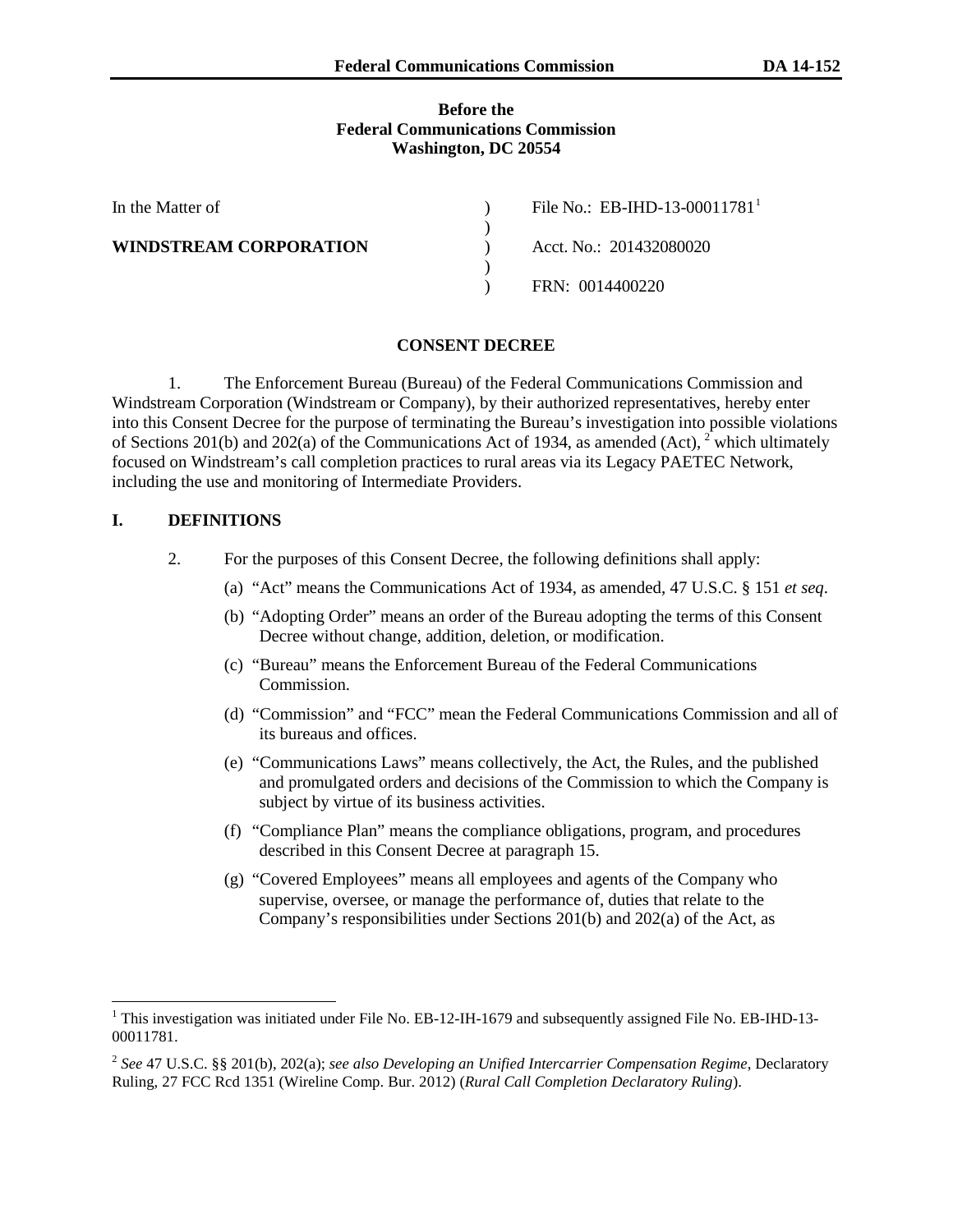interpreted in the *Rural Call Completion Declaratory Ruling*, and the rules adopted in the *Rural Call Completion Order*. 3

- (h) "Effective Date" means the date on which the Bureau releases the Adopting Order.
- (i) "Intermediate Provider" has the meaning provided in Section 64.1600(f) of the Commission's Rules, <sup>4</sup> but excludes a tandem provider to which the terminating carrier subtends or a carrier to which the terminating carrier requires an indirectly interconnecting carrier to deliver traffic.
- (j) "Investigation" means the investigation commenced by the Bureau's November 27, 2012 Letter of Inquiry (LOI) regarding Windstream's possible violations of Sections 201(b) and 202(a) of the Act.
- (k) "Legacy PAETEC Network" means the North American voice network owned and operated by PAETEC Holding Corporation prior to its purchase by Windstream.
- (l) "Legacy Windstream Network" means the North American voice networks owned and operated by Windstream before it purchased PAETEC Holding Corporation.
- (m) "Operating Procedures" means the standard, internal operating procedures and compliance policies established by the Company to implement the Compliance Plan.
- (n) "Parties" means Windstream and the Bureau, each of which is a "Party."
- (o) "Rules" means the Commission's regulations found in Title 47 of the Code of Federal Regulations.
- (p) "Windstream" or "Company" means Windstream Corporation, including all of its subsidiaries, affiliates, predecessors-in-interest, and successors-in-interest.

# **I. BACKGROUND**

3. Section 201(b) of the Act provides, "[a]ll charges, practices, classifications, and regulations for and in connection with [interstate and foreign] communication service, shall be just and reasonable, and any such charge, practice, classification, or regulation that is unjust or unreasonable is hereby declared to be unlawful."<sup>5</sup> Section 202(a) states, "[i]t shall be unlawful for any common carrier to make any unjust or unreasonable discrimination in charges, practices, classifications, regulations, facilities, or services for or in connection with like communication service, directly or indirectly, by any means or device, . . . or to subject any particular person, class of persons, or locality to any undue or unreasonable prejudice or disadvantage."6

4. The Commission has emphasized that "it is vital that our Nation maintains a communications network that offers reliable and resilient service."<sup>7</sup> The Commission has also recognized

 <sup>3</sup> *Rural Call Completion*, Report and Order and Further Notice of Proposed Rulemaking, 28 FCC Rcd 16154 (Nov. 8, 2013) (*Rural Call Completion Order*).

 $447$  C.F.R. § 64.1600(f).

 $5$  47 U.S.C. § 201(b).

 $^{6}$  *Id.* § 202(a).

<sup>7</sup> *Reliability and Continuity of Communications Networks*, *Including Broadband Technologies*, Notice of Inquiry, 26 FCC Rcd 5614, 5616, para. 5 (2011); *see also Establishing Just and Reasonable Rates for Local Exchange Carriers*, Declaratory Ruling and Order, 22 FCC Rcd 11629, para. 1 (Wireline Comp. Bur. 2007) (*Call Blocking Declaratory*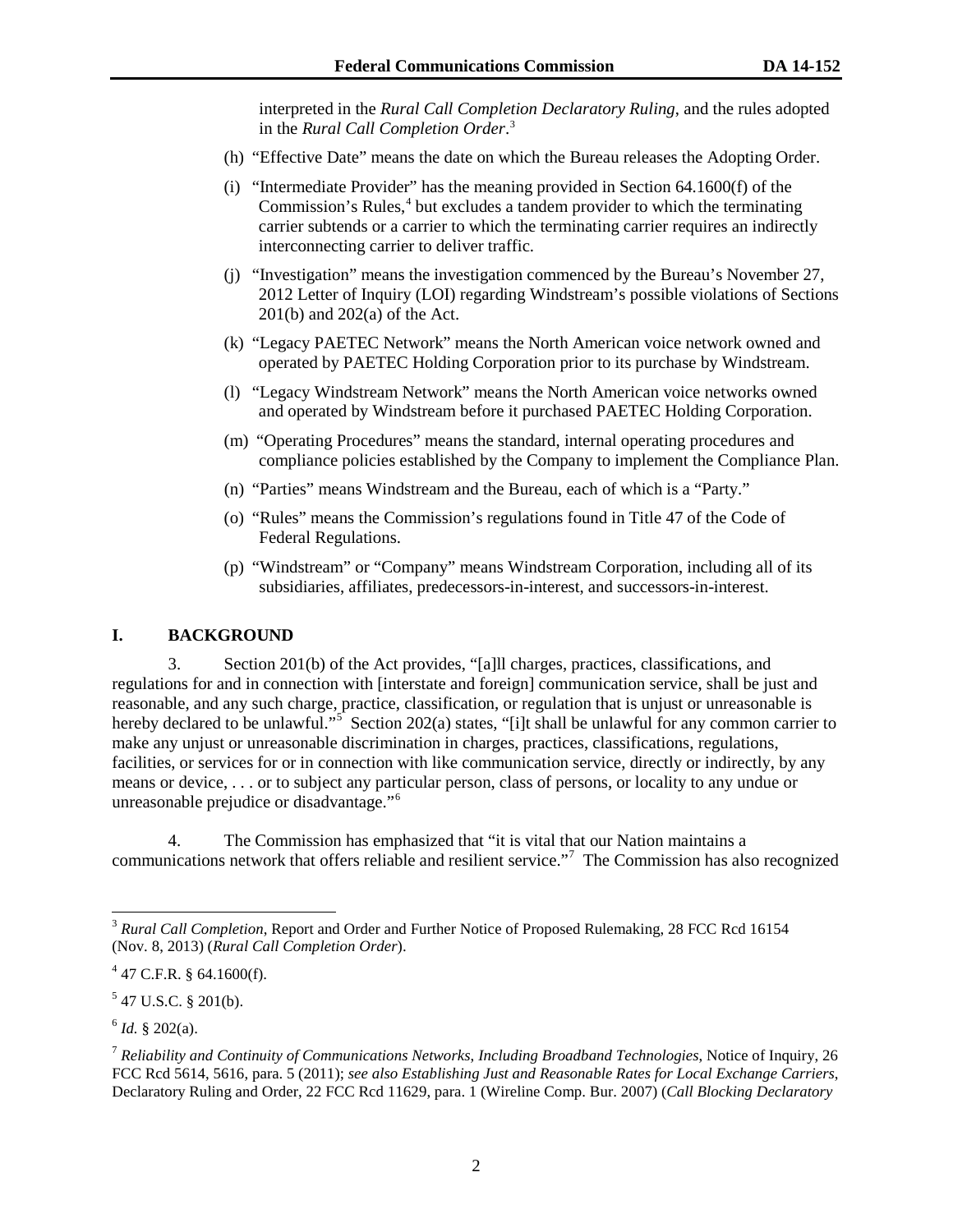that "permitting blocking or the refusal to deliver voice telephone traffic, whether as a means of 'selfhelp' to address perceived unreasonable intercarrier compensation charges or otherwise, risks 'degradation of the country's telecommunications network."<sup>8</sup> To prevent that result, the Commission has consistently held that telecommunications carriers, including interexchange carriers, generally may not "'block, choke, reduce or restrict traffic in any way.'"<sup>9</sup>

5. In June 2011, a coalition of trade associations representing rural rate-of-return incumbent local exchange carriers (LECs) sent a letter to the Bureau concerning "a nationwide and industry-wide epidemic" of calls to rural LEC service areas failing to complete or having poor call quality.<sup>10</sup> In September 2011, the Commission announced that it had created a Rural Call Completion Task Force "to investigate and address the growing problem of calls to rural customers that are being delayed or that fail to connect."<sup>11</sup>

6. On February 6, 2012, the Wireline Competition Bureau (WCB) clarified in the *Rural Call Completion Declaratory Ruling* that "it is an unjust and unreasonable practice in violation of section 201 of the Act for a carrier that knows or should know that it is providing degraded service to certain areas to fail to correct the problem or to fail to ensure that intermediate providers, least-cost routers, or other entities acting for or employed by the carrier are performing adequately."<sup>12</sup> Thus, for example, "if carriers continue to hand off calls to agents, intermediate providers, or others that a carrier knows are not completing a reasonable percentage of calls or are otherwise restricting traffic . . ., that is an unjust or unreasonable practice prohibited by section 201 of the Act."<sup>13</sup> WCB further clarified that "adopting or perpetuating routing practices that result in lower quality service to rural or high-cost localities than like service to urban or lower cost localities (including other lower cost rural areas) may, in the absence of a persuasive explanation, constitute unjust or unreasonable discrimination in practices, facilities, or services and violate section 202 of the Act."<sup>14</sup>

7. Windstream offers telecommunications services in 49 states. In November 2011, the Commission approved the transfer of control of Commission licenses and authorizations from PAETEC

<sup>9</sup> *Id.* at 17903, para. 734 (quoting *Call Blocking Declaratory Ruling*, 22 FCC Rcd at 11631, para. 6). The Commission has permitted call blocking "only under rare and limited circumstances." *See Call Blocking Declaratory Ruling*, 22 FCC Rcd at 11631, para. 6 n.20.

<sup>10</sup> Letter from Michael Romano, National Telecommunications Cooperative Association, *et al.*, to Theresa Z. Cavanaugh, Acting Chief and Margaret Dailey, Attorney Advisor, Investigations & Hearings Division, FCC Enforcement Bureau at 3 (June 13, 2011).

<sup>11</sup> *FCC Launches Rural Call Completion Task Force to Address Call Routing and Termination Problems in Rural America*, News Release, 2011 WL 4454097 (Sept. 26, 2011), *available at* http://www.fcc.gov/document/fcclaunches-rural-call-completion-task-force-sets-oct-18-workshop. The Task Force conducted a workshop on rural call completion issues on October 18, 2011. *See* http://www.fcc.gov/events/rural-call-completion-workshop.

<sup>12</sup> See Rural Call Completion Declaratory Ruling, 27 FCC Rcd at 1355–56, para. 12 (footnote omitted).

<sup>13</sup> *Id.* (footnote omitted).

 $\overline{a}$ 

<sup>14</sup> *Id.* at 1357–58, para. 14.

*Ruling*) (explaining that "the ubiquity and reliability of the nation's telecommunications network is of paramount importance to the explicit goals of the Communications Act").

<sup>8</sup> *Connect America Fund*, Report and Order and Further Notice of Proposed Rulemaking, 26 FCC Rcd 17663, 18029, para. 973 (2011), *pets. for review pending sub nom. In re: FCC 11-161*, No. 11-9900 (10<sup>th</sup> Cir. filed Dec. 2011) (quoting *Access Charge Reform*, Seventh Report and Order and Further Notice of Proposed Rulemaking, 16 FCC Rcd 9923, 9933, para. 24 (2001)) (footnotes omitted).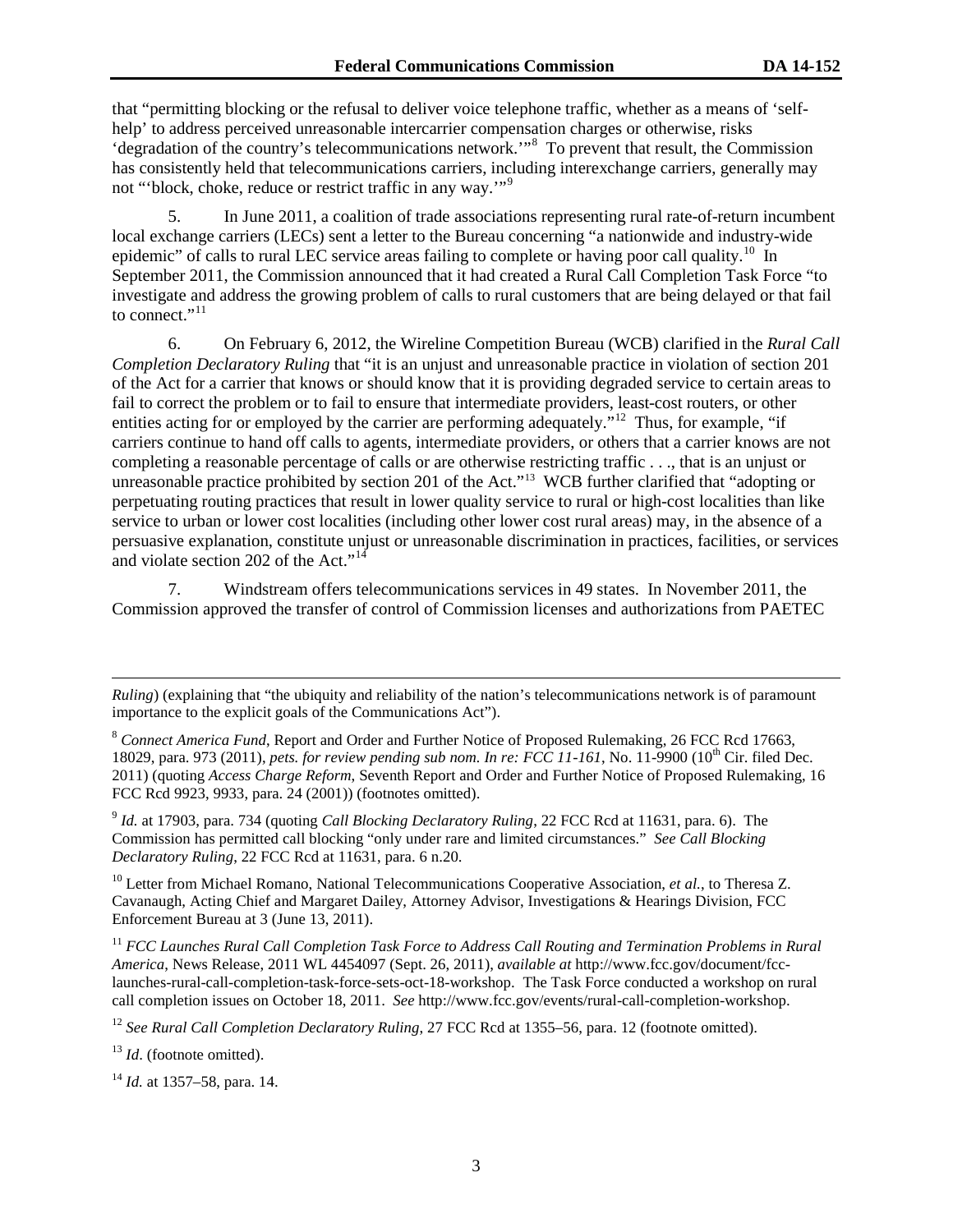Holding Corporation to Windstream. 15 Windstream serves its retail end users' long distance needs primarily through commercial relationships with Intermediate Providers.

8. On November 27, 2012, the Bureau issued an LOI to Windstream seeking information about its performance, and the performance of its Intermediate Providers, in completing long-distance calls.16 On February 1, 2013, Windstream submitted narrative responses to most of the questions in the LOI and produced relevant documents.<sup>17</sup> On March 1, 2013, Windstream responded to the remaining questions in the LOI and separately produced call answer data for the Legacy Windstream Network and the Legacy PAETEC Network.<sup>18</sup> Windstream provided multiple supplemental responses to the LOI from April through August 2013, and cooperated fully with the Investigation.<sup>19</sup> Based on the Company's responses, the Bureau's concerns ultimately focused on the Legacy PAETEC Network, not the Legacy Windstream Network.

9. On November 8, 2013, the Commission released the *Rural Call Completion Order*, which adopted rules requiring covered providers to record, retain, and report to the Commission call answer rates for long-distance calls.<sup>20</sup> The Commission found that "rural call completion problems are serious and widespread,"<sup>21</sup> and that "[t]hese failures have significant and immediate public interest ramifications, causing rural businesses to lose customers, cutting families off from their relatives in rural areas, and creating potential for dangerous delays in public safety communications in rural areas."<sup>22</sup> The new rules require covered providers to record and retain detailed information about long-distance calls to customers of incumbent rural LECs,<sup>23</sup> as identified by operating company numbers  $(OCNs)$ .<sup>24</sup> The rules

<sup>17</sup> See Letter from Malena Barzilai, Senior Counsel, Government Affairs, Windstream Corp., to Marlene Dortch, Secretary, FCC (Feb. 1, 2013) (on file in EB-IHD-13-00011781).

<sup>18</sup> *See* Letter from Malena Barzilai, Senior Counsel, Government Affairs, Windstream Corp., to Marlene Dortch, Secretary, FCC (Mar. 1, 2013) (on file in EB-IHD-13-00011781).

<sup>19</sup> See Letter from Malena Barzilai, Senior Counsel, Government Affairs, Windstream Corp., to Marlene Dortch, Secretary, FCC (Aug. 21, 2013) (on file in EB-IHD-13-00011781); Letter from Malena Barzilai, Senior Counsel, Government Affairs, Windstream Corp., to Marlene Dortch, Secretary, FCC (Aug. 9, 2013) (on file in EB-IHD-13- 00011781); Letter from Malena Barzilai, Senior Counsel, Government Affairs, Windstream Corp., to Marlene Dortch, Secretary, FCC (July 30, 2013) (on file in EB-IHD-13-00011781); E-mail from Cesar Caballero, Windstream, to Christopher Killion, FCC Enforcement Bureau (July 17, 2013, 11:20 EDT) (on file in EB-IHD-13- 00011781); Letter from Malena Barzilai, Senior Counsel, Government Affairs, Windstream Corp., to Marlene Dortch, Secretary, FCC (June 28, 2013) (on file in EB-IHD-13-00011781); Letter from Malena Barzilai, Senior Counsel, Government Affairs, Windstream Corp., to Marlene Dortch, Secretary, FCC (June 7, 2013) (on file in EB-IHD-13-00011781); Letter from Malena Barzilai, Senior Counsel, Government Affairs, Windstream Corp., to Marlene Dortch, Secretary, FCC (Apr. 30, 2013) (on file in EB-IHD-13-00011781); Letter from Malena Barzilai, Senior Counsel, Government Affairs, Windstream Corp., to Marlene Dortch, Secretary, FCC (Apr. 5, 2013) (on file in EB-IHD-13-00011781).

<sup>20</sup> *See Rural Call Completion Order*, 28 FCC Rcd at 16211–14, Appendix A.

<sup>21</sup> *Id.* at 16161, para. 14.

<sup>22</sup> *Id.* at 16155, para. 1.

 <sup>15</sup> *See Applications Granted for the Transfer of Control of PAETEC Holding Corporation to Windstream Corporation*, Public Notice, 26 FCC Rcd 16078 (WCB/IB 2011).

<sup>&</sup>lt;sup>16</sup> Letter from Theresa Cavanaugh, Chief, Investigations & Hearings Division, FCC Enforcement Bureau, to Jeffrey Gardner, President and CEO, Windstream Corp. (Nov. 27, 2012) (on file in EB-IHD-13-00011781).

 $23$  The Commission concluded that "the only call attempts that need to be retained are those to incumbent LECs that are rural telephone companies" because "rural call completion problems are largely confined to such carriers." *Id.* at 16177–78, para. 49; *see also* 47 U.S.C. § 153(44).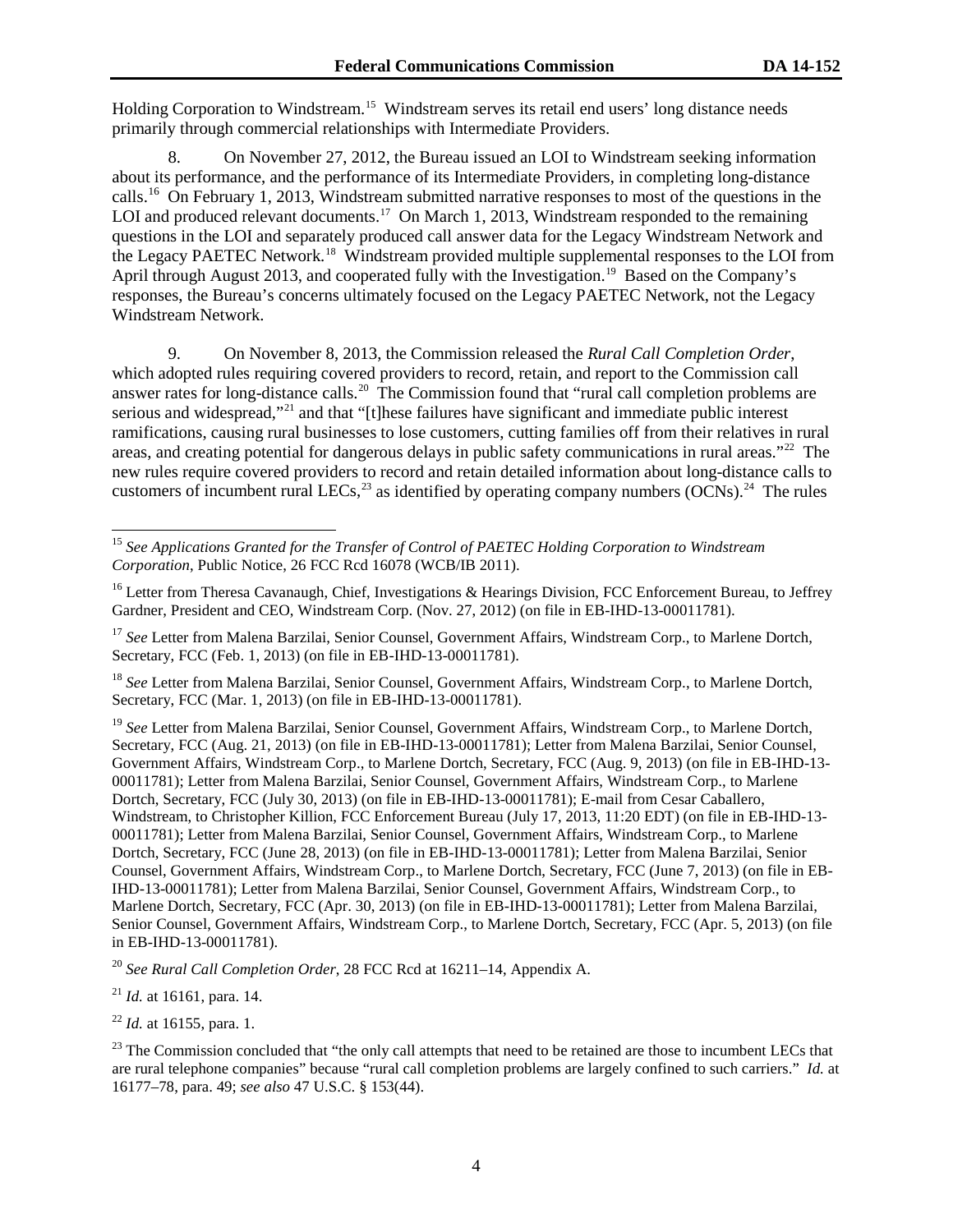also require covered providers to report to the Commission, on a quarterly basis, answer rates for longdistance calls delivered to each rural OCN and answer rates for long-distance calls delivered to nonrural OCNs in the aggregate.25 The information collections required by the *Rural Call Completion Order* will go into effect after the Office of Management and Budget approves the information collections and the Commission publishes a notice in the Federal Register announcing their effective date(s).<sup>26</sup>

# **II. TERMS OF AGREEMENT**

10. **Adopting Order.** The Parties agree that the provisions of this Consent Decree shall be subject to final approval by the Bureau by incorporation of such provisions by reference in the Adopting Order.

11. **Jurisdiction.** The Company agrees that the Bureau has jurisdiction over it and the matters contained in this Consent Decree and that the Bureau has the authority to enter into and adopt this Consent Decree.

12. **Effective Date; Violations.** The Parties agree that this Consent Decree shall become effective on the Effective Date as defined herein. As of the Effective Date, the Adopting Order and this Consent Decree shall have the same force and effect as any other order of the Commission. Any violation of the Adopting Order or of the terms of this Consent Decree shall constitute a separate violation of a Commission order, entitling the Commission to exercise any rights and remedies attendant to the enforcement of a Commission order.

13. **Termination of Investigation.** In express reliance on the covenants and representations in this Consent Decree and to avoid further expenditure of public resources, the Bureau agrees to terminate the Investigation. In consideration for the termination of the Investigation, the Company agrees to the terms, conditions, and procedures contained herein. The Bureau further agrees that, in the absence of new material evidence, the Bureau will not use the facts developed in the Investigation through the Effective Date, or the existence of this Consent Decree, to institute on its own motion any new proceeding, formal or informal, or take any action on its own motion against the Company concerning the matters that were the subject of the Investigation. The Bureau also agrees that, in the absence of new material evidence it will not use the facts developed in the Investigation through the Effective Date, or the existence of this Consent Decree, to institute on its own motion any proceeding, formal or informal, or take any action on its own motion against the Company with respect to the Company's basic qualifications, including its character qualifications, to be a Commission licensee or hold Commission licenses or authorizations.

14. **Compliance Officer.** Within thirty (30) calendar days after the Effective Date, the Company shall designate a senior corporate manager with the requisite corporate and organizational authority to serve as a Compliance Officer and to discharge the duties set forth below. The person designated as the Compliance Officer shall be responsible for developing, implementing, and administering the Compliance Plan and ensuring the Company's compliance with the terms and conditions of the Compliance Plan and this Consent Decree. In addition to the general knowledge of the

<sup>25</sup> *Rural Call Completion Order*, 28 FCC Rcd at 16184, para. 65.

<sup>26</sup> *Id.* at 16207, para. 131.

 <sup>24</sup> An OCN is an alphanumeric code that uniquely identifies providers of local telecommunications service. *See*  Alliance for Telecommunications Industry Solutions, *ATIS Telecom Glossary*, *available at* http://www.atis.org/ glossary/definition.aspx?id=8448 (last accessed Jan. 28, 2014). The Commission ordered the National Exchange Carrier Association, Inc. (NECA), which maintains lists of incumbent LEC OCNs, to update those lists annually. *See Rural Call Completion Order*, 28 FCC Rcd at 16187–88, para. 73. A list of incumbent rural LEC OCNs is available at http://www neca.org/WorkArea/linkit.aspx?LinkIdentifier=id&ItemID=8874&libID=8894 (last accessed Jan. 28, 2014).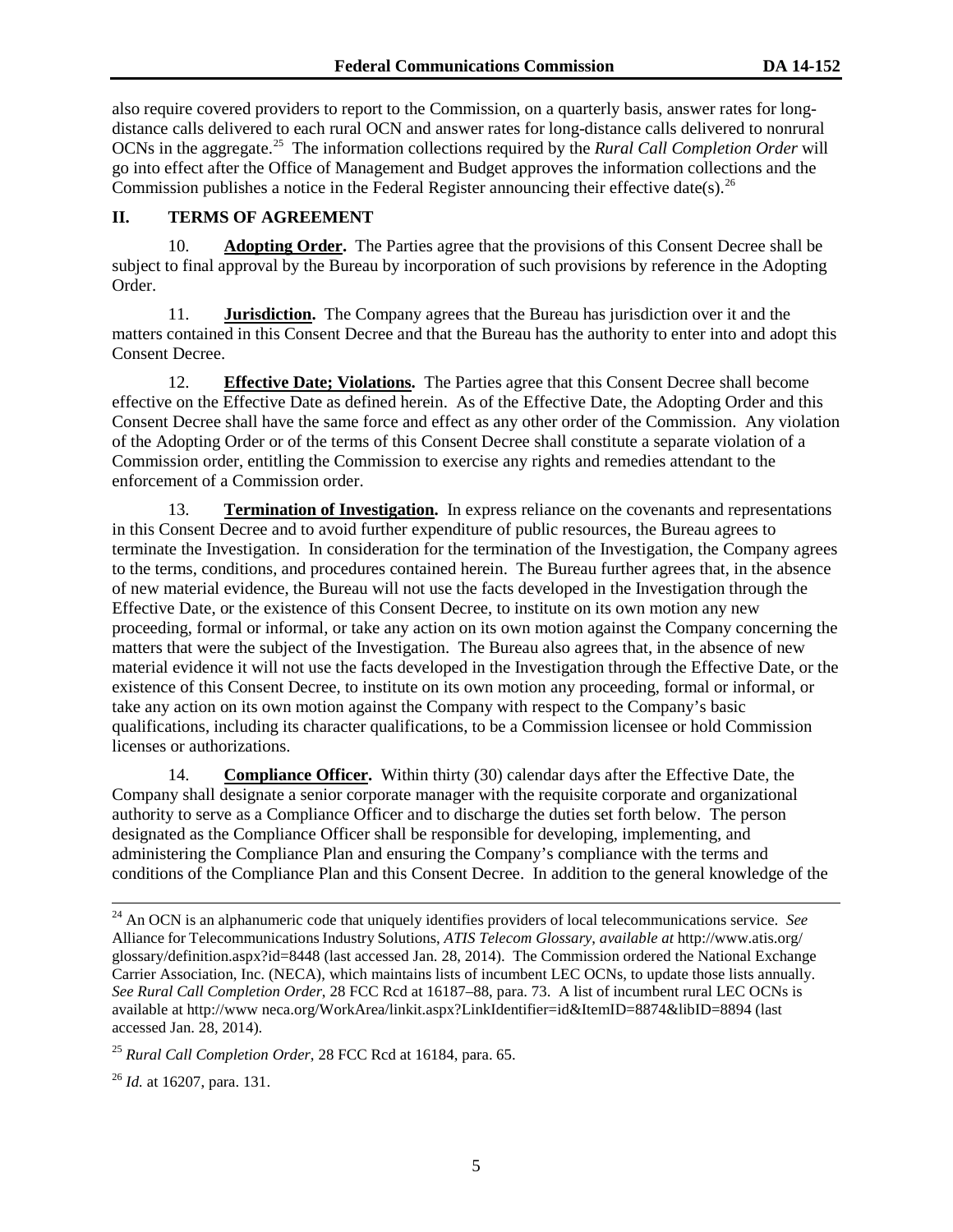Communications Laws necessary to discharge his/her duties under this Consent Decree, the Compliance Officer shall have specific knowledge of Sections 201(b) and 202(a) of the Act, as interpreted in the *Rural Call Completion Declaratory Ruling*, and the rules adopted in the *Rural Call Completion Order* prior to assuming his/her duties.

15. **Compliance Plan.** For purposes of settling the matters set forth herein, the Company agrees that it shall, within sixty (60) calendar days after the Effective Date, develop and implement a Compliance Plan designed to ensure future compliance with Sections 201(b) and 202(a) of the Act, as interpreted in the *Rural Call Completion Declaratory Ruling*, with the rules adopted in the *Rural Call*  Completion Order,<sup>27</sup> and with the terms and conditions of this Consent Decree. With respect to Sections 201(b) and 202(a) of the Act, as interpreted in the *Rural Call Completion Declaratory Ruling*, and the rules adopted in the *Rural Call Completion Order*, the Company shall implement the following procedures:

- (a) **Operating Procedures.** Within sixty (60) calendar days after the Effective Date, the Company shall establish Operating Procedures that all Covered Employees shall follow to help ensure the Company's compliance with Sections 201(b) and 202(a) of the Act, as interpreted in the *Rural Call Completion Declaratory Ruling*, and with the rules adopted in the *Rural Call Completion Order*. The Company's Operating Procedures shall include internal procedures and policies specifically designed to ensure the Company's compliance with Sections 201(b) and 202(a) of the Act, as interpreted in the *Rural Call Completion Declaratory Ruling*, and the rules adopted in the *Rural Call Completion Order*. The Company shall also develop a Compliance Checklist that describes the steps that a Covered Employee must follow to ensure compliance with Sections 201(b) and 202(a) of the Act, as interpreted in the *Rural Call Completion Declaratory Ruling*, and the rules adopted in the *Rural Call Completion Order*.
- (b) **Compliance Manual.** Within sixty (60) calendar days after the Effective Date, the Compliance Officer shall develop and distribute a Compliance Manual to all Covered Employees, all of whom shall follow the procedures detailed in the Compliance Manual. Distribution of the Compliance Manual by email or an email link to an internal intranet site shall be deemed to comply with the distribution requirement in this paragraph. The Compliance Manual shall explain Sections 201(b) and 202(a) of the Act, as interpreted in the *Rural Call Completion Declaratory Ruling*, and the rules adopted in the *Rural Call Completion Order*, and set forth the Operating Procedures that Covered Employees shall follow to help ensure the Company's compliance with Sections 201(b) and 202(a) of the Act, as interpreted in the *Rural Call Completion Declaratory Ruling*, and the rules adopted in the *Rural Call Completion Order*. At least once annually, the Company shall review and revise the Compliance Manual as necessary to ensure that the information set forth therein remains current and accurate. The Company shall distribute any revisions to the Compliance Manual promptly to Covered Employees. The Compliance Manual shall require Covered Employees to contact the Company's Compliance Officer and, if appropriate, regulatory legal counsel with any questions or concerns that arise with respect to the Company's obligations under Sections 201(b) and 202(a) of the Act, as interpreted in the *Rural Call Completion Declaratory Ruling*, and the rules adopted in the *Rural Call Completion Order*.
- (c) **Compliance Training Program.** The Company shall establish and implement a Compliance Training Program on compliance with Sections 201(b) and 202(a) of the Act,

 <sup>27</sup> The Company shall have no obligation to comply with the information collections required by the *Rural Call Completion Order* until they become effective. *See supra* n.26 and accompanying text.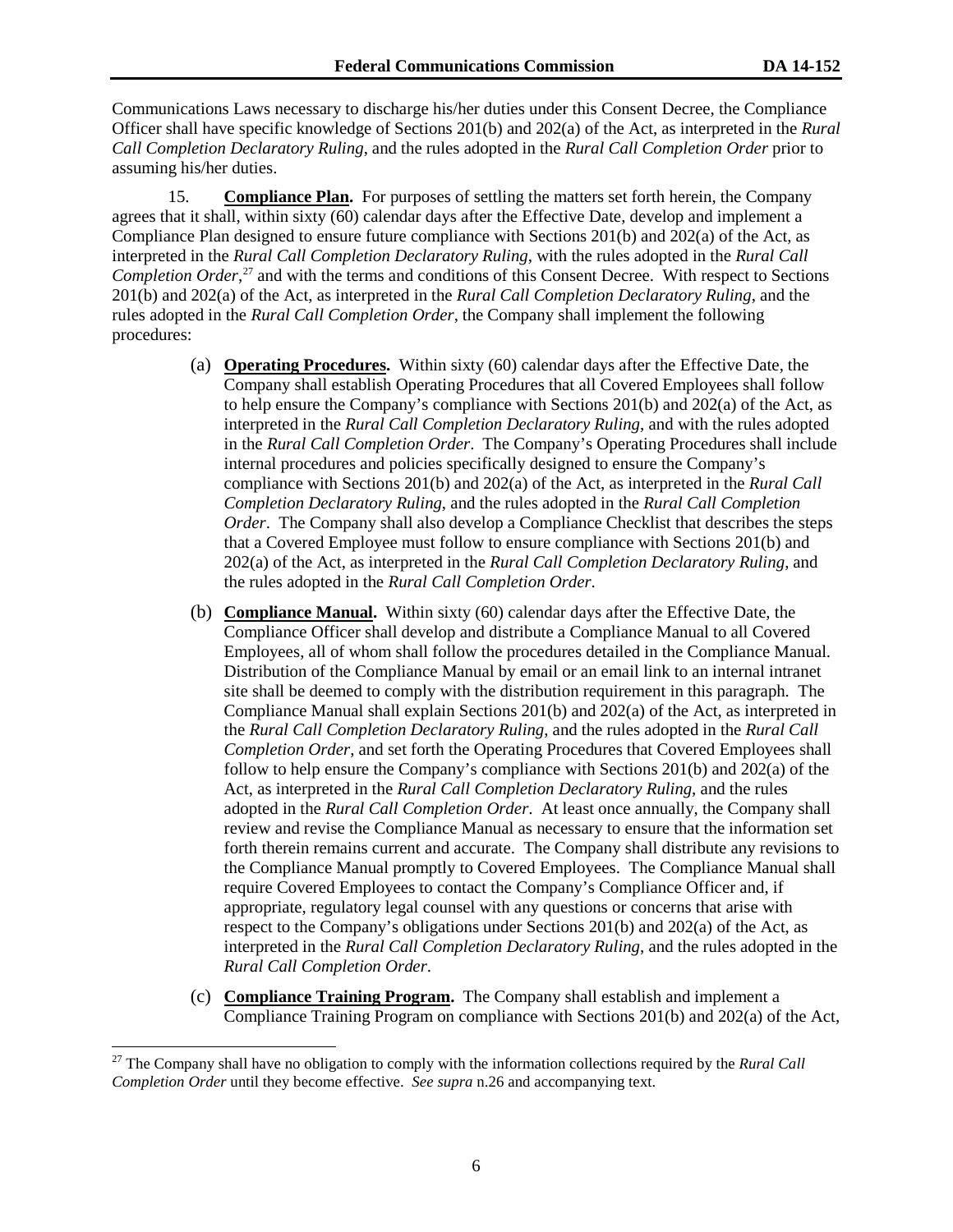as interpreted in the *Rural Call Completion Declaratory Ruling*, the rules adopted in the *Rural Call Completion Order*, and the Operating Procedures. As part of the Compliance Training Program, Covered Employees shall be advised of the Company's obligation to report any noncompliance with the rules adopted in the *Rural Call Completion Order* under paragraph 16 of this Consent Decree and shall be instructed on how to disclose noncompliance to the Compliance Officer. All Covered Employees shall be trained pursuant to the Compliance Training Program within ninety (90) calendar days after the Effective Date. Any person who becomes a Covered Employee at any time thereafter shall be trained within thirty (30) calendar days after the date such person becomes a Covered Employee. The Company shall repeat the compliance training on an annual basis. At least once annually, the Company shall review and revise the Compliance Training Program as necessary to ensure that it remains current and complete and to enhance its effectiveness.

- (d) **Testing.** The Company will cooperate with the FCC and with rural LECs to undertake commercially reasonable steps to establish test points and uniform test criteria to evaluate rural call completion when complaints, or data collected in accordance with the *Rural Call Completion Order*, indicate potential rural call completion problems.
- (e) **Resolution of Call Completion Problems.** The Company will notify any Intermediate Provider it has reason to believe is causing call completion problems, and will work cooperatively with each such Intermediate Provider to analyze and resolve such problems as soon as practicable. If complaints, testing, or data collected in accordance with the *Rural Call Completion Order* show that an Intermediate Provider has sustained inadequate performance on a particular route, as reasonably determined by the Company, the Company will cease using the Intermediate Provider on that route, provided that other Intermediate Providers offer commercially reasonable options for reaching that location.

16. **Reporting Noncompliance.** The Company shall report any noncompliance with the rules adopted in the *Rural Call Completion Order* or with the terms and conditions of this Consent Decree within fifteen (15) calendar days after the Compliance Officer or any Covered Employee becomes aware of the matter (whether from a report from an employee or otherwise). Such reports shall include a detailed explanation of (i) each instance of noncompliance; (ii) the steps that the Company has taken or will take to remedy such noncompliance; (iii) the schedule on which such remedial actions will be taken; and (iv) the steps that the Company has taken or will take to prevent the recurrence of any such noncompliance. All reports of noncompliance shall be submitted to the Chief, Investigations & Hearings Division, Enforcement Bureau, Federal Communications Commission, Room 4-C330, 445 12th Street, SW, Washington, DC 20554, with a copy submitted electronically to Theresa Z. Cavanaugh at Terry.Cavanaugh@fcc.gov and Margaret S. Dailey at Margaret.Dailey@fcc.gov.

17. **Compliance Reports.** The Company shall file Compliance Reports with the Commission ninety (90) calendar days after the Effective Date, twelve (12) months after the Effective Date, twenty-four (24) months after the Effective Date, and thirty-six (36) months after the Effective Date.

> (a) Each Compliance Report shall include a detailed description of the Company's efforts during the relevant period to comply with the terms and conditions of this Consent Decree, with Sections 201(b) and 202(a) of the Act, as interpreted in the *Rural Call Completion Declaratory Ruling*, and with the rules adopted in the *Rural Call Completion Order*. In addition, each Compliance Report shall include a certification by the Compliance Officer, as an agent of and on behalf of the Company, stating that the Compliance Officer has personal knowledge that the Company (i) has established and implemented the Compliance Plan; (ii) has utilized the Operating Procedures since the implementation of the Compliance Plan; and (iii) is not aware of any instances of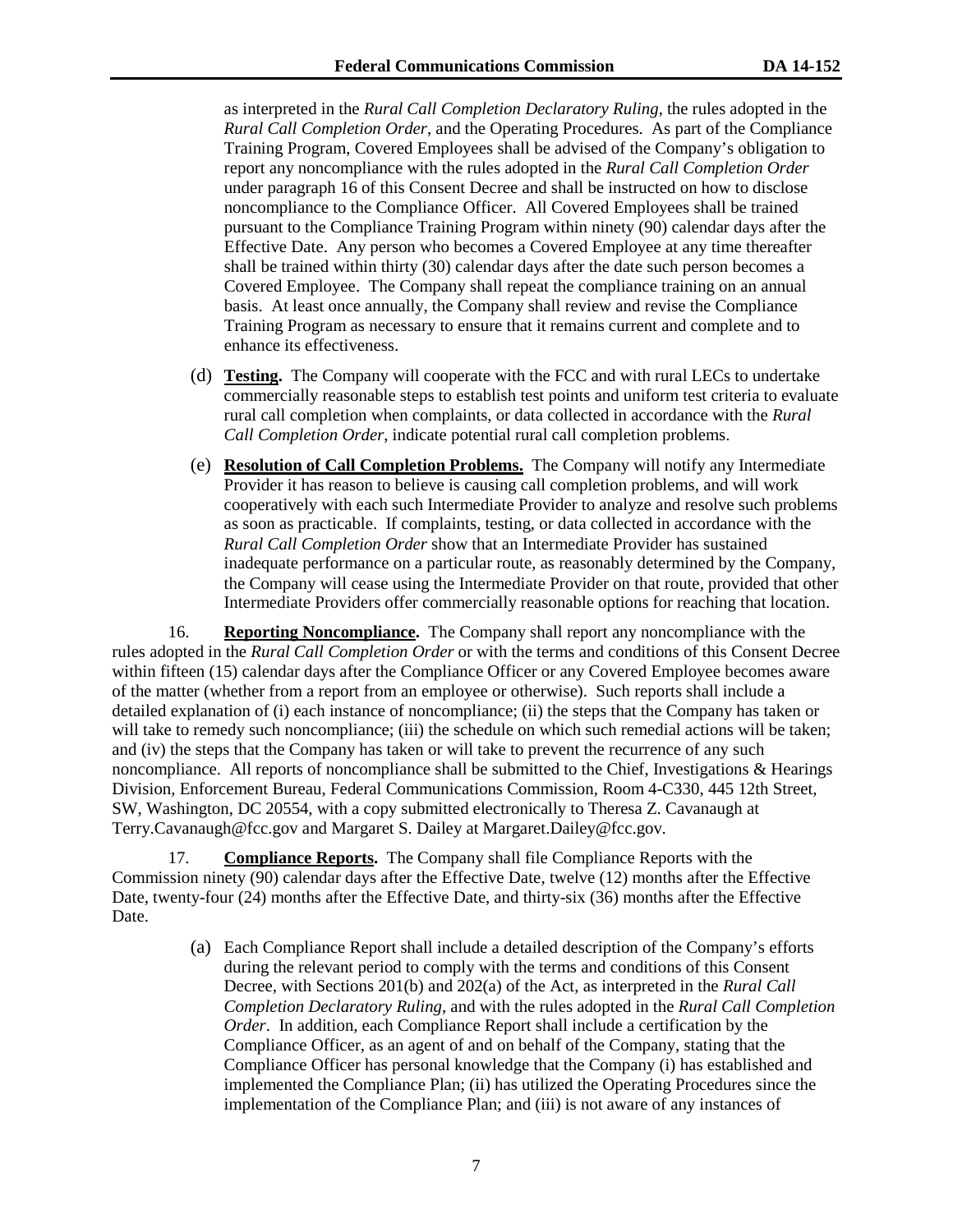noncompliance with the terms and conditions of this Consent Decree, including the reporting obligations set forth in paragraph 16 of this Consent Decree.

- (b) The Compliance Officer's certification shall be accompanied by a statement explaining the basis for such certification and shall comply with Section 1.16 of the Rules and be subscribed to as true under penalty of perjury in substantially the form set forth therein.<sup>28</sup>
- (c) If the Compliance Officer cannot provide the requisite certification, the Compliance Officer, as an agent of and on behalf of the Company, shall provide the Commission with a detailed explanation of the reason(s) why and describe fully (i) each instance of noncompliance; (ii) the steps that the Company has taken or will take to remedy such noncompliance, including the schedule on which proposed remedial actions will be taken; and (iii) the steps that the Company has taken or will take to prevent the recurrence of any such noncompliance, including the schedule on which such preventive action will be taken.
- (d) All Compliance Reports shall be submitted to the Chief, Investigations & Hearings Division, Enforcement Bureau, Federal Communications Commission, Room 4-C330, 445 12th Street, SW, Washington, DC 20554, with a copy submitted electronically to Theresa Z. Cavanaugh at Terry.Cavanaugh@fcc.gov and Margaret S. Dailey at Margaret.Dailey@fcc.gov.

18. **Termination Date**. Unless stated otherwise, the requirements set forth in paragraphs 14 through 17 of this Consent Decree shall expire thirty-six (36) months after the Effective Date.

19. **Section 208 Complaints: Subsequent Investigations**. Nothing in this Consent Decree shall prevent the Commission or its delegated authority from adjudicating complaints filed pursuant to Section 208 of the Act<sup>29</sup> against the Company or its affiliates for alleged violations of the Act, or for any other type of alleged misconduct, regardless of when such misconduct took place. The Commission's adjudication of any such complaint will be based solely on the record developed in that proceeding. Except as expressly provided in this Consent Decree, this Consent Decree shall not prevent the Commission from investigating new evidence of noncompliance by the Company with the Communications Laws.

20. **Voluntary Contribution.** The Company agrees that it will make a voluntary contribution to the United States Treasury in the amount of two million five hundred thousand dollars (\$2,500,000) within thirty (30) calendar days after the Effective Date (Voluntary Contribution). The Company shall also send electronic notification of payment to Theresa Z. Cavanaugh at Terry.Cavanaugh@fcc.gov and Margaret S. Dailey at Margaret.Dailey@fcc.gov on the date said payment is made. The payment must be made by check or similar instrument, wire transfer, or credit card, and must include the NAL/Account Number and FRN referenced above. Regardless of the form of payment, a completed FCC Form 159 (Remittance Advice) must be submitted.<sup>30</sup> When completing the FCC Form 159, enter the Account Number in block number 23A (call sign/other ID) and enter the letters "FORF" in block number 24A (payment type code). Below are additional instructions regarding the form of payment:

 Payment by check or money order must be made payable to the order of the Federal Communications Commission. Such payments (along with the completed Form 159) must be mailed to Federal Communications Commission, P.O. Box 979088, St. Louis, MO 63197-

 $\overline{a}$  $^{28}$  47 C.F.R. § 1.16.

 $^{29}$  47 U.S.C. § 208.

 $30$  FCC Form 159 and instructions for completing it are available at http://transition.fcc.gov/fees/form159 html.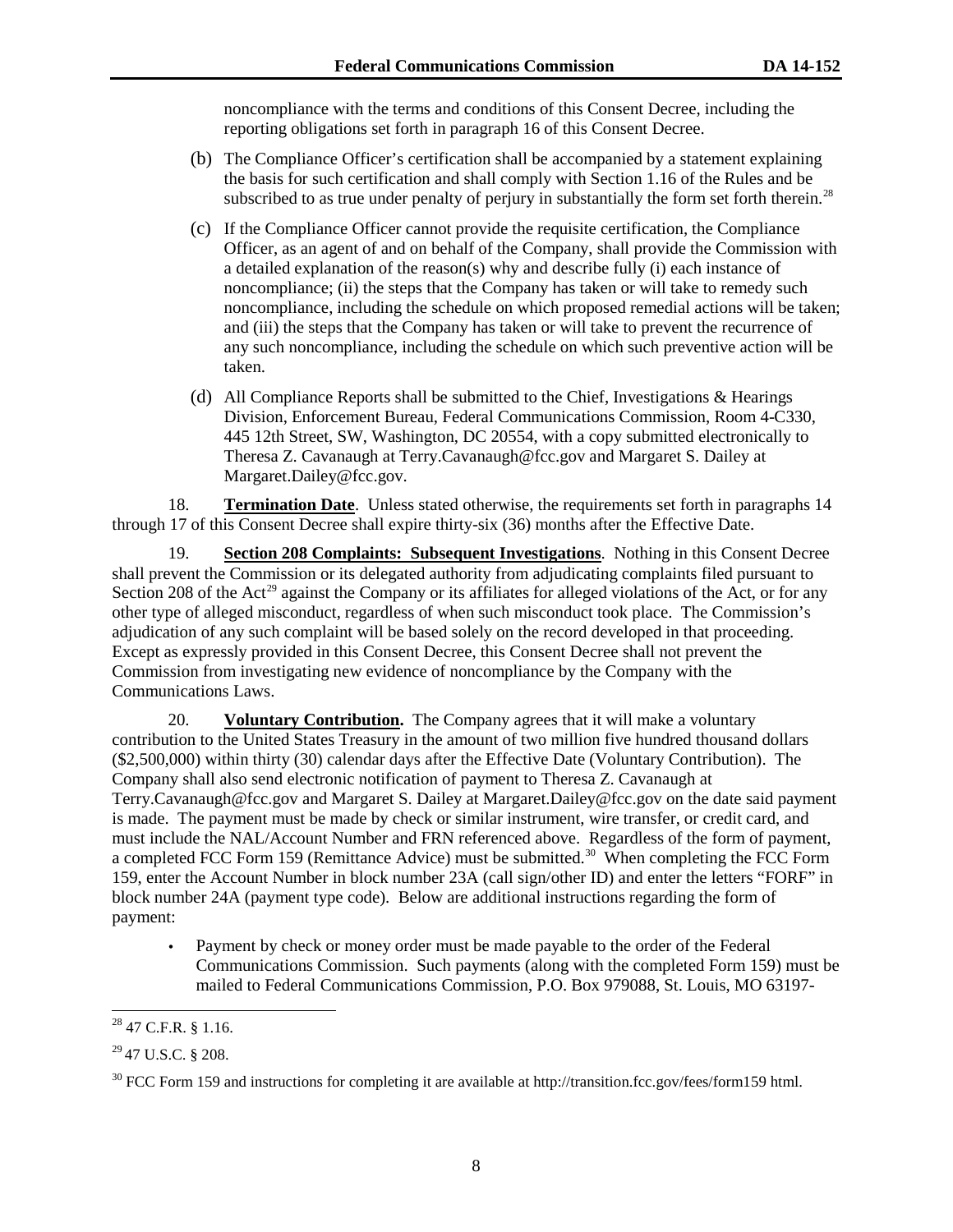9000, or sent via overnight mail to U.S. Bank – Government Lockbox #979088, SL-MO-C2- GL, 1005 Convention Plaza, St. Louis, MO 63101.

- Payment by wire transfer must be made to ABA Number 021030004, receiving bank TREAS/NYC, and Account Number 27000001. To complete the wire transfer and ensure appropriate crediting of the wired funds, a completed Form 159 must be faxed to U.S. Bank at (314) 418-4232 on the same business day the wire transfer is initiated.
- Payment by credit card must be made by providing the required credit card information on FCC Form 159 and signing and dating the Form 159 to authorize the credit card payment. The completed Form 159 must then be mailed to Federal Communications Commission, P.O. Box 979088, St. Louis, MO 63197-9000, or sent via overnight mail to U.S. Bank – Government Lockbox #979088, SL-MO-C2-GL, 1005 Convention Plaza, St. Louis, MO 63101.

Questions regarding payment procedures should be addressed to the Financial Operations Group Help Desk by phone, 1-877-480-3201, or by e-mail, ARINQUIRIES@fcc.gov.

21. **Event of Default.** The Company agrees that an Event of Default shall occur upon failure by the Company to pay the full amount of the Voluntary Contribution on or before the due date specified in this Consent Decree.

22. **Interest, Charges for Collection.** After an Event of Default has occurred under this Consent Decree, the then unpaid amount of the Voluntary Contribution shall accrue interest, computed using the U.S. Prime Rate in effect on the date of the Event of Default plus 4.75 percent, from the date of the Event of Default until payment in full. Upon an Event of Default, the then unpaid amount of the Voluntary Contribution, together with interest, as aforesaid, any penalties permitted and/or required by the law, including but not limited to 31 U.S.C. § 3717 and administrative charge(s), plus the costs of collection, litigation, and attorneys' fees, shall become immediately due and payable, without notice, presentment, demand, protest, or notice of protest of any kind, all of which are waived by the Company.

23. **Waivers.** The Company waives any and all rights it may have to seek administrative or judicial reconsideration, review, appeal, or stay, or to otherwise challenge or contest the validity of this Consent Decree and the Adopting Order, provided the Bureau issues the Adopting Order as defined in this Consent Decree. The Company shall retain the right to challenge Commission interpretation of the Consent Decree or any terms contained herein. If either Party (or the United States on behalf of the Commission) brings a judicial action to enforce the terms of the Adopting Order, neither the Company nor the Commission shall contest the validity of the Consent Decree or the Adopting Order, and the Company shall waive any statutory right to a trial *de novo*. The Company hereby agrees to waive any claims it may otherwise have under the Equal Access to Justice Act<sup>31</sup> relating to the matters addressed in this Consent Decree.

24. **Invalidity.** In the event that this Consent Decree in its entirety is rendered invalid by any court of competent jurisdiction, it shall become null and void and may not be used in any manner in any legal proceeding.

25. **Subsequent Rule or Order.** The Parties agree that if any provision of the Consent Decree conflicts with any subsequent rule or order adopted by the Commission (except an order specifically intended to revise the terms of this Consent Decree to which the Company does not expressly consent) that provision will be superseded by such Commission rule or order.

26. **Successors and Assigns.** The Company agrees that the provisions of this Consent Decree shall be binding on its successors, assigns, and transferees.

 <sup>31</sup> *See* 5 U.S.C. § 504; 47 C.F.R. Part 1, Subpart K.